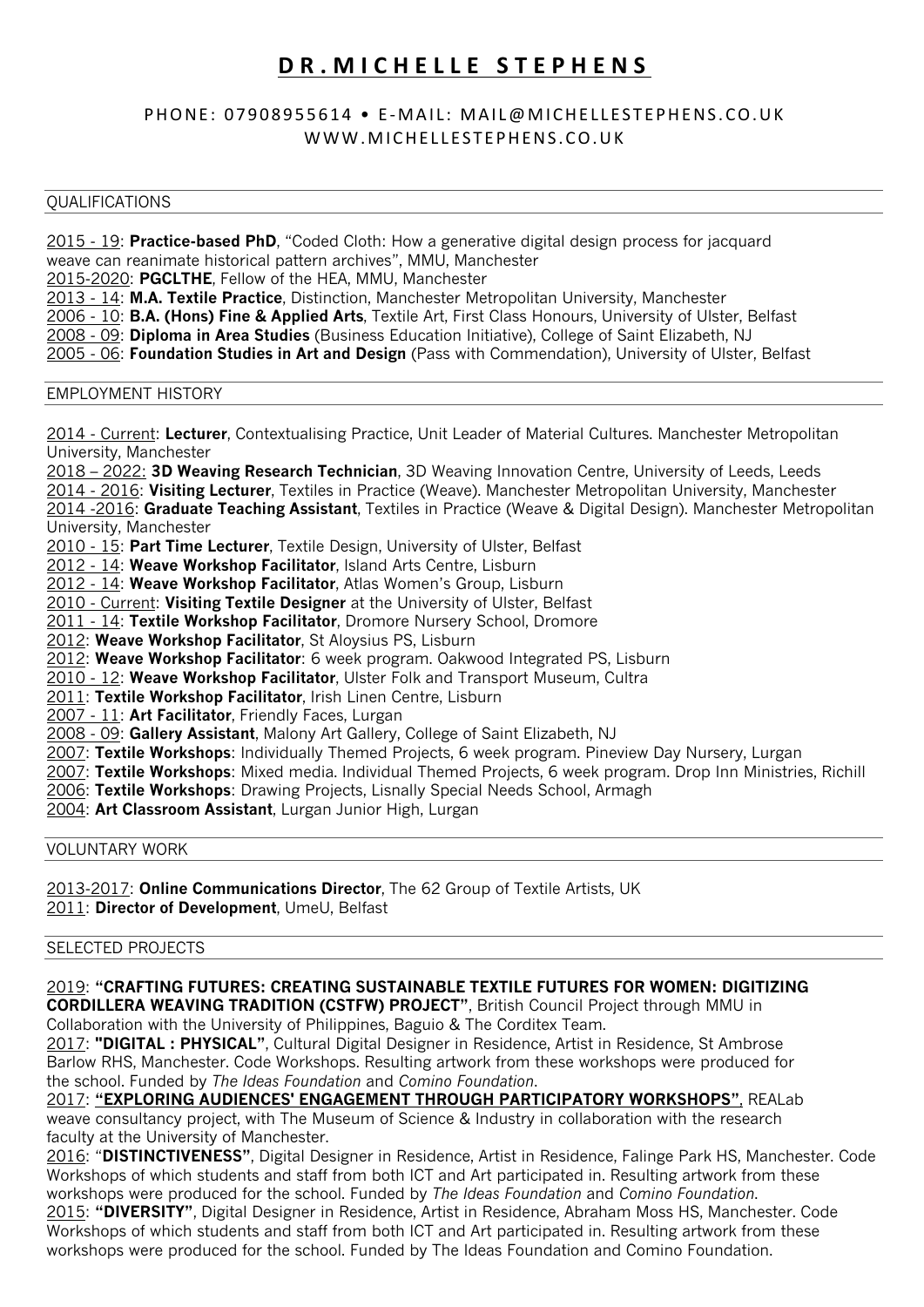2015: **"Art and Textiles Masterclass"**, project inspired by the current exhibitions at The Whitworth Art Gallery, Manchester. Participants used code to manipulate the textile archives into new designs.

2014: "**ORDER : CHAOS"**, Digital Designer in Residence, Artist in Residence, St Ambrose Barlow RC HS, Manchester. Code Workshops of which students and staff from both ICT and Art participated in. Resulting artwork from these workshops were produced for the school. Funded by *The Ideas Foundation* and *Comino Foundation*. 2014: **"{MACC} : CARD"**, project funded by the Arts Council of England. A collaborative exhibition and interactive data collection of socio economic demographics with Gemma Latham. The main exhibition site was during the Barnaby Festival, Macclesfield.

2013: **"Laser Cut Media"**, project that followed alongside the Childrens' exhibition 'LOOP the LOOP' at the Island Arts Centre, Lisburn. Participants engraved Perspex components for an outdoor public art piece. LAAC Funded. 2013: **"Digital Textiles"**, Lagan Valley Hospital, Lisburn. Patients at the Lagan Valley Hospital learnt how to weave and then they used their skills to translate their patterns into digital versions of them. An exhibition of work is now on permanent display at the Hospital. LAAC Funded.

2013: **"Digital Textile Trial"**, Dromore Nursery School, Dromore. Textile theory was combined with iPad applications in a six week workshop programme. Exhibition of work followed this programme. LAAC Funded. 2013: **"Yarn Bomb Your City"**, working with eight community groups creating an outdoor textile installation through the Island Arts Centre, Lisburn.

2013: **"Techno Textiles**", incorporating basic textile skills with modern technology to create digitally formed textiles in eight schools. Island Arts Centre, Lisburn. LAAC Funded.

2012: **"Collaborative Textiles"**, community arts facilitation. Large-scale textile installation in Wallace Park, Lisburn. Participants included Harmony Hill Craft Group and selected students from the BA Fashion and Textiles Degree at the University of Ulster, Belfast.

# RESIDENCES

2017: **"DIGITAL : PHYSICAL"**, Cultural Digital Designer in Residence, Artist in Residence, St Ambrose Barlow RCHS, Manchester

2016: **"DISTINCTIVENESS"**, Digital Designer in Residence, Artist in Residence, Falinge Park HS, Manchester

2015: **"DIVERSITY"**, Digital Designer in Residence, Artist in Residence, Abraham Moss HS, Manchester

2014: **AA2A Artist in Residence**, Sheffield Hallam, Sheffield

2014: **"ORDER : CHAOS"**, Digital Designer in Residence, Artist in Residence, St Ambrose Barlow RC HS, Manchester

2011 - 12: *Making it* **programme**, Artist in Residence, University of Ulster, Belfast

2011 - 12: *Making it* **programme**, Artist in Residence, R-Space Gallery, Lisburn

2010 - 11: **Artist in Residence** (Teaching one day a week), University of Ulster, Belfast

2007: **Arts Care**, Belfast City Hospital.

Publications accompanied the residency:

**Moment by Moment:** *A Pilot Arts Programme at the Cancer Centre for Northern Ireland* DVD and Information pack. Belfast Health and Social Care Trust in association with Artscare. 2007 **Moment by Moment: A collection of writings and artworks created by patients and staff of the Cancer Centre** Belfast Health and Social Care Trust in association with Artscare. 2007

# EXHIBITIONS

# SOLO SHOWS

# 2019:

**"Radical Response"**, IDSAR Conference, 2nd Floor Gallery, MMU, Manchester **"Coded Cloth"**, Vertical Gallery, MMU, Manchester 2013: **"Construction"** NI Libraries, Lisburn 2012: **"Woven Structures"** Lisburn City Library, Lisburn **"T3: Textile x Technology x Technique"**, R-Space Gallery, Lisburn

# GROUP EXHIBITIONS

2017:

**"Whipstitch: The State of Contemporary Design",** Ann Arbor, MI, USA **"Modus Operandi METHODS PRACTICE",** Grovenor Gallery, MMU, Manchester 2016: **"Fifteenth International Triennial of Tapestry"**, Central Museum of Textiles, Lodz, Poland

**"Making Space"**, 62 Group Exhibition, Macclesfield Silk Museum, Macclesfield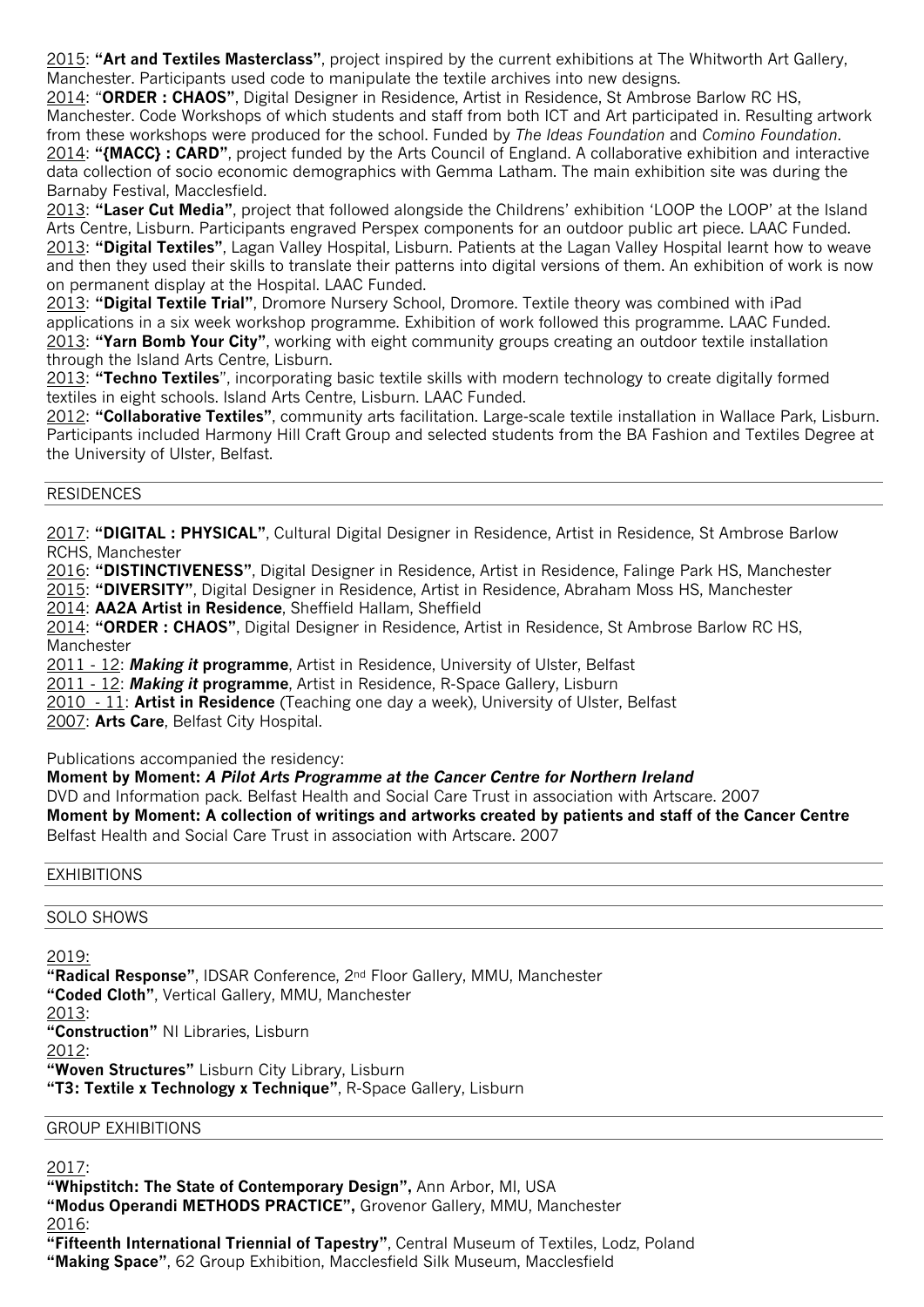2015: **"Upfront"**, The 62 Group of Textile Artists group exhibition, Penrith, Cumbria 2014: **"endofthebeginning"**, MA Show, Manchester Metropolitan University, Manchester **"CultureCraft: Culture in the Making"**, National Craft Gallery, Kilkenny, Ireland 2013: **"British Textiles"**, Koyo Gallery, Tokyo, Japan **"Pattern"**, CCOI Exhibition of Textiles, Limerick, Ireland **"Anna Cheyne Visual Arts Exhibition 2013"**, Biannual Exhibition, Island Arts Centre, Lisburn **"LOOP the LOOP", Children's Interactive Exhibition**, Island Arts Centre, Lisburn **"Making it 11"**, Seacourt Print Workshop, Bangor **"CultureCRAFT"**, London Street Gallery, Londonderry **"Small Talk"** at the Constance Howard Gallery,Goldsmiths, University of London, London **"MADE"**, SpaceCRAFT, Belfast 2012: **"RDS National Crafts Exhibition"**, RDS, Dublin **"(work in progress)"**, Craft NI Gallery, Waring Street, Belfast **"RDS National Crafts Exhibition"**, RDS, Dublin 2011: **"Material Messages"**, R-Space at the Linen Rooms Lisburn, Lisburn **"A Christmas Trilogy"**, SpaceCRAFT, Belfast **"Making Christmas Special"**, Craft NI Gallery, Belfast **"Xmas Art at the Ivory"**, Victoria Square, Belfast **"130th Annual Exhibition"**, RUA, Ulster Museum, Belfast **"Fragments"**, Craft NI Gallery, Waring Street, Belfast **"RDS National Crafts Exhibition"**, RDS, Dublin **"+1 Residency Show"**, University of Ulster, Belfast 2010: **"The Christmas Exhibition"**, Waterfront Hall, Belfast **"Christmas 200"**, Canvas Gallery, Belfast **"RUA Annual Artists' Exhibition"**, Ulster Museum, Belfast **"CRAFTFEST 2010"**, Tower Gallery, Castle Ward **"RDS National Crafts Exhibition"**, RDS, Dublin **"Common Thread"**, Arts Care gallery, Musgrave Park Hospital, Belfast **"Degree Show 2010"**, University of Ulster, Belfast 2008: **"Fusion II"**, SpaceCRAFT gallery, Belfast 2007: **"Going Green"**, Touring Exhibition, SpaceCRAFT, Belfast and The County Museum, Dundalk **"Fusion"**, SpaceCRAFT gallery, Belfast <u> 2006:</u> **"Foundation End of Year Show"**, University of Ulster, Belfast TENDER

2012 - 13: **"Allianz Arts and Business Awards NI 2013".** Design & Construction of 18 CNC milled & laser engraved awards.

# PUBLIC ART

2013:

**"Wheels of Change"**, Ulster Bank Commission for the Balmoral Show. Project involved the interpretation of a local school pupils' drawing into a public art piece. This is now on permanent display at the new site at the Maze, Lisburn.

# COLLECTIONS

2013:

**"Double Weave II"**, Lisburn Arts Advisory Committee, Lisburn

2012:

**"Basket Weave"**, purchased by private collector, Dublin

**"Embossed Print Series"**, purchased by The Drawing Rooms, Belfast

2011:

**"Composition I-III"**, purchased by private collector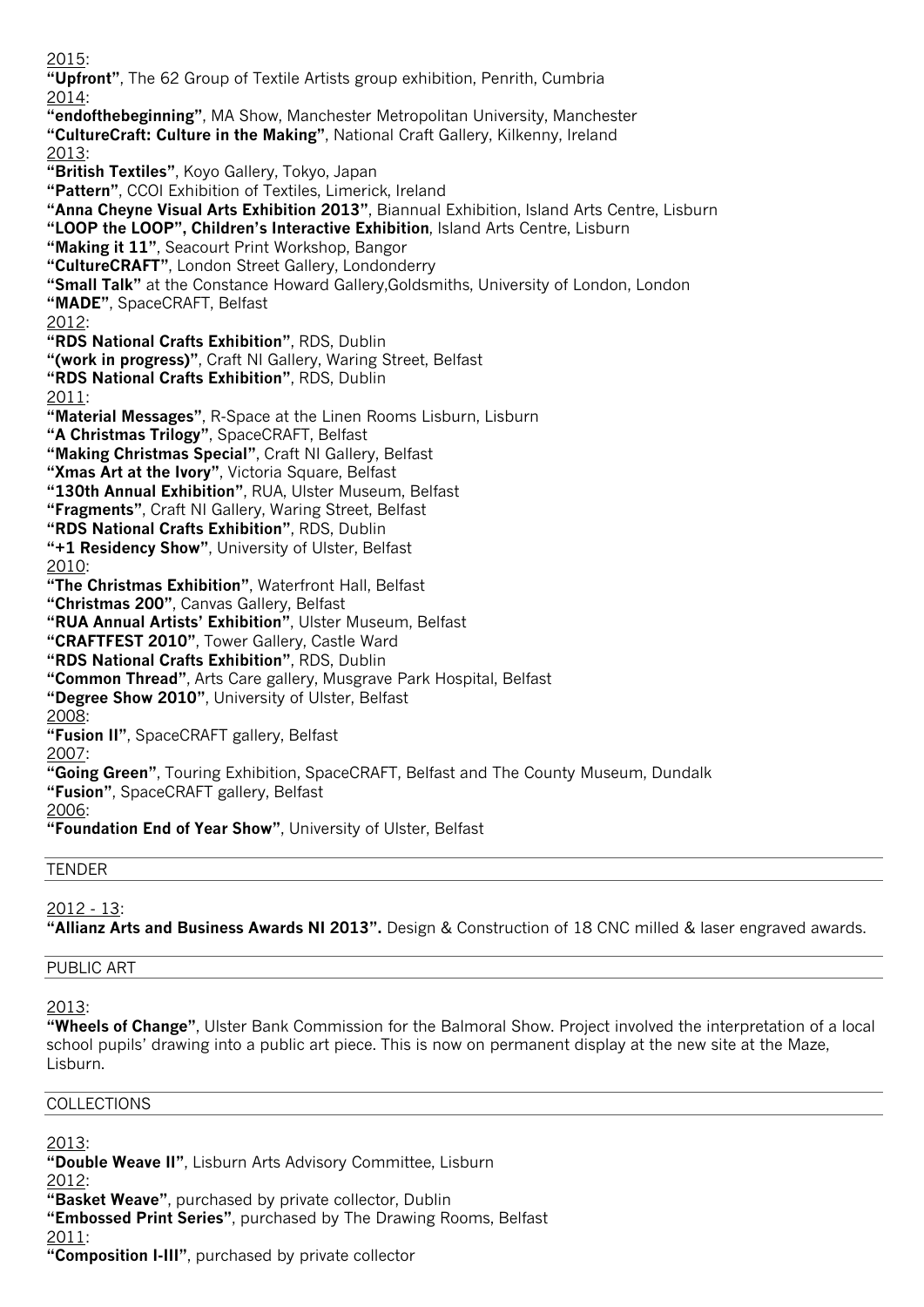2010: **"Crepe Weave Series"**, Open University Art Collection, Belfast 2008: **"Yellow"**, purchased by private collector 2007: **"Look A Little Closer"**, purchased for private Collection **"Recycled and Reused Fragments I"**, purchased by private collector **"Untitled I"**, purchased by private collector

# AWARDS

2014: **Arts Council of England Award**, England 2013: **Arts Council SIAP Award**, ACNI, Belfast **Anna Cheyne Visual Art Award Winner 2013**, Island Arts Centre, Lisburn **Lisburn Arts Advisory Committee Project Award**, Lisburn 2012: **Young Artist of the Year**, LAAC, Lisburn **Arts Council SIAP Award**, ACNI, Belfast **Lisburn Arts Advisory Committee Project Award**, Lisburn **1st Prize Multimedia Textiles**, RDS Crafts Competition, RDS Dublin **Material grant recipient**, LAAC, Lisburn 2011: **Arts Council SIAP Award**, ACNI, Belfast **Murial Gahan Scholarship Nominee 1st Prize Multimedia Textiles, RDS Crafts Competition**, RDS Dublin 2010: **Murial Gahan Scholarship Nominee 1st Prize Multimedia Textiles, RDS Crafts Competition**, RDS Dublin **Shortlisted for Future Makers 2010** 2008: **Faculty of Arts, University of Ulster Belfast, Dean's Prize (Dean's List in Second year FAA)** 2007: **Faculty of Arts, University of Ulster Belfast, Deans Prize (Deans List in First year FAA)** 2006: **Faculty of Arts, University of Ulster Belfast, Deans Prize (Top mark in Foundation Studies)**

#### PUBLICATIONS

2021:

**"Weave Learning Toolkit"**, for the Crafting Futures Project, through MMU in collaboration with the University of Philippines, Baguio & The Corditex Team. 2019:

**"The digitization of Cordillera weaving: designing a new oral tradition"**, Book Chapter for the Crafting Futures Project, through MMU in collaboration with the University of Philippines, Baguio & The Corditex Team. 2016:

Michelle Stephens (2016) **Bauhaus Weaving Theory: From Feminine Craft to Mode of Design**, TEXTILE, 13:3, pp.318-319 2015: **Textile Artist Interview,** [online] 2014: **CultureCraft: Culture in the Making Exhibition Catalogue**, National Craft Gallery, Ireland, England 2013: **Dromore Leader**, 25th June 2013, National Craft Gallery, Ireland, England **Ulster Star**, June 2013 May 2013 **Belfast Telegraph**, 18th May 2013, June 2013 May 2013 **Daily Mirror**, 18th May 2013 **Farm Week**, 16th May 2013 2012: **Ulster Tatler**, June 2012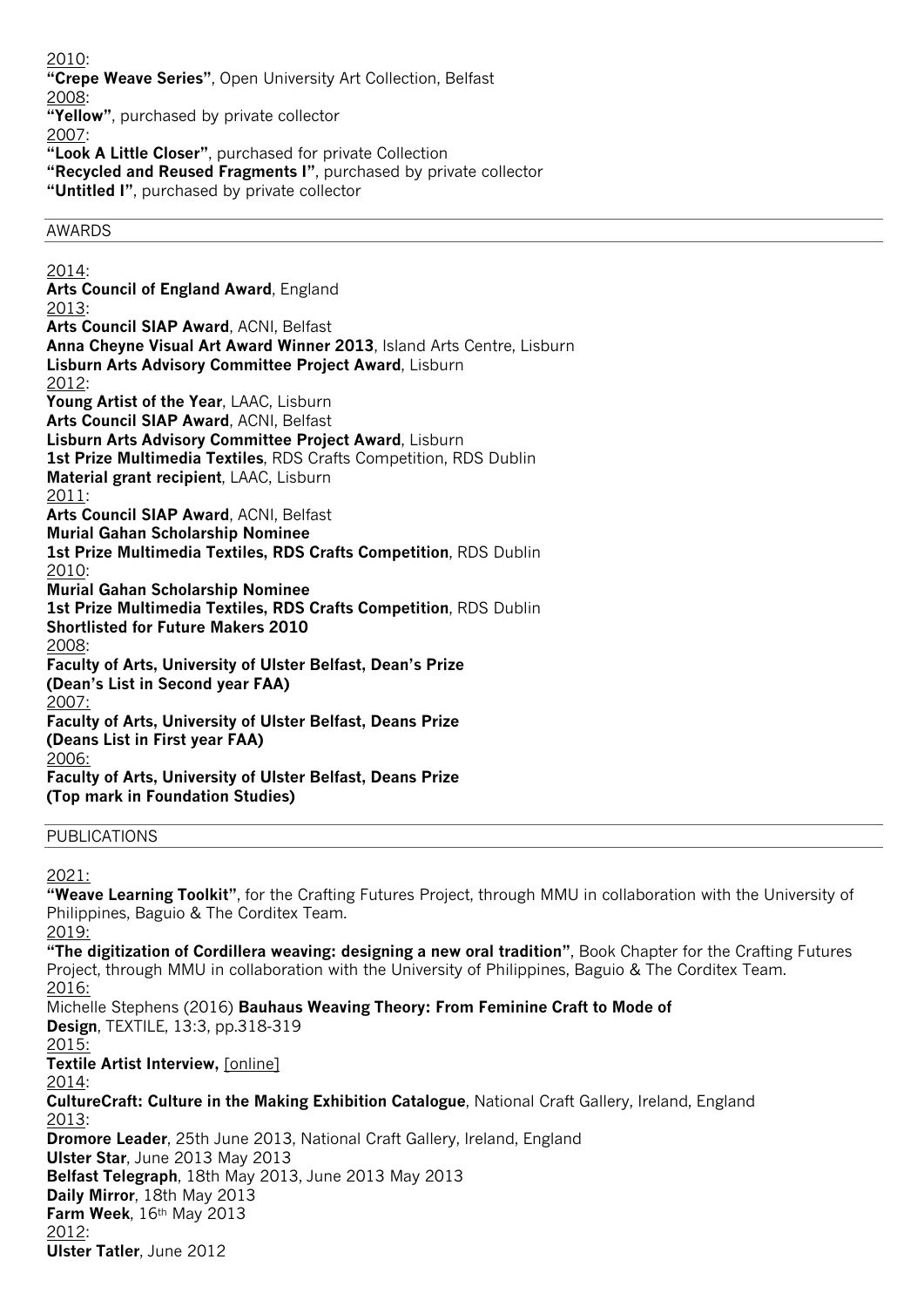**Ulster Star**, June, July and August 2012 **Belfast Telegraph**, July and August 2012 **Newsletter**, August 2012 **RDS National Crafts Catalogue**, RDS, Dublin 2011: **RUA Exhibition Catalogue**, June 2012 **RDS National Crafts Catalogue**, RDS, Dublin 2010: **RUA Exhibition Catalogue**, 129th Annual Exhibition, Ulster Museum, Belfast **RDS National Crafts Catalogue**, RDS, Dublin 2008: **Going Green**, An exhibition of Craft, Applied Art and Design by 13 selected Arts/Designers/Makers, CRAFTMARK, pp.30-31 **Robinson, J. Northern Ireland Homes and Lifestyle**, May 08, Issue 21, pp. 99-102

#### MEMBERSHIPS

2012 - 2021: **The 62 Group of Textile Artists** 2011 - Current: **Visual Arts Ireland Digital Arts Studios** 2011 - Current: **Craft and Design Collective Crafts Council of Ireland**

### **COMMITTEES**

2012 - 2018: **The 62 Group of Textile Artists** 2012 - 2015: **LAAC (Lisburn Arts Advisory Committee)**

#### SELECTED TALKS

2018:

**"Creative Interpolations**", Mantis Festival, University of Manchester, Manchester

2017:

**"Dis/rupt"**, SIT Select Festival, Symposium, Stroud

2016:

**"Contemporary Textile Practice"**, Embroiderers Guild NI, Carrickfergus

2015:

**"Coded Cloth"**, University of Ulster, Belfast

2014:

**"Coded Textile Design"**, Creative Thresholds, USA

2014:

**"Order Chaos"**, Maker Day, Victoria & Albert Museum, London